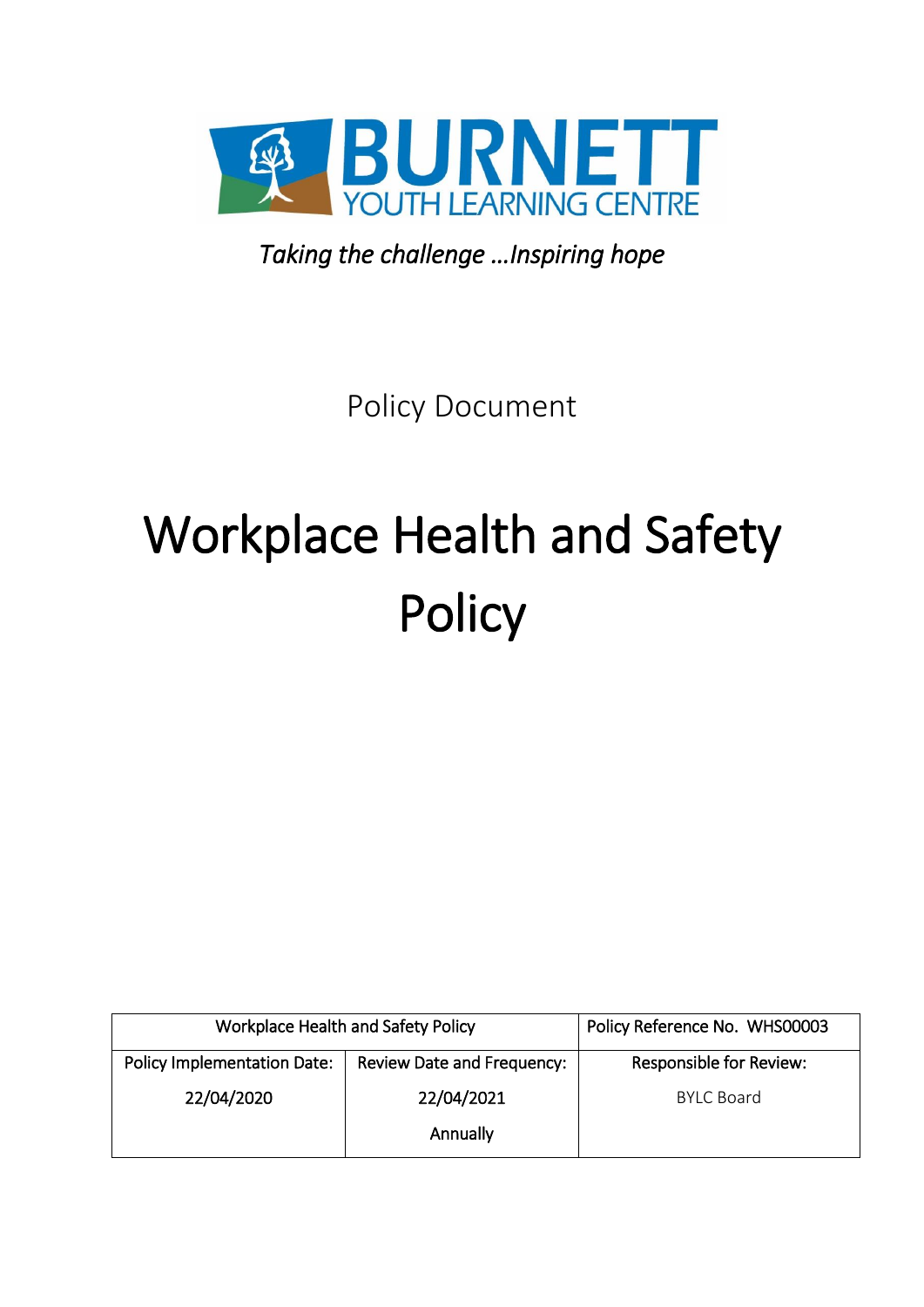

## Work Health and Safety Policy

| <b>Purpose:</b>       | The purpose of this policy is for Burnett Youth Learning Centre to<br>eliminate risks to the health and safety of Workers and Other Persons<br>so far as is reasonably practicable; or if this is not possible, to minimise<br>the risks to health and safety so far as is reasonable practicable.                                                                                                                                                                                                                                                                                                                                                                                                                           |                                     |  |
|-----------------------|------------------------------------------------------------------------------------------------------------------------------------------------------------------------------------------------------------------------------------------------------------------------------------------------------------------------------------------------------------------------------------------------------------------------------------------------------------------------------------------------------------------------------------------------------------------------------------------------------------------------------------------------------------------------------------------------------------------------------|-------------------------------------|--|
| Scope:                | Burnett Youth Learning Centre's Board, all Officers, all Workers and<br>Other Persons at the school, including students and parents.                                                                                                                                                                                                                                                                                                                                                                                                                                                                                                                                                                                         |                                     |  |
| <b>Status:</b>        | Approved                                                                                                                                                                                                                                                                                                                                                                                                                                                                                                                                                                                                                                                                                                                     | <b>Supersedes: Previous Policy</b>  |  |
| <b>Authorised by:</b> | <b>Board Chair</b>                                                                                                                                                                                                                                                                                                                                                                                                                                                                                                                                                                                                                                                                                                           | Date of Authorisation: 22/04/2020   |  |
| <b>References:</b>    | Work Health and Safety Act 2011 (Qld)<br><b>Work Health and Safety Regulation 2011 (Qld)</b><br><b>Education (Accreditation of Non-State Schools) Act 2001 (Qld)</b><br><b>Education (Accreditation of Non-State Schools) Regulation 2001</b><br>(Q d)<br><b>Burnett Youth Learning Centre Risk Management Strategy</b><br><b>Burnett Youth Learning Centre Hazard and Incident</b><br>$\bullet$<br><b>Investigation Form</b><br><b>Burnett Youth Learning Centre Incident Reporting Form</b><br>Burnett Youth Learning Centre Workplace Bullying Policy<br>$\bullet$<br>Burnett Youth Learning Centre Complaints Policy and<br>$\bullet$<br>Procedures<br>Incident Reporting procedure in SENTRAL<br>Other related policies |                                     |  |
| <b>Review Date:</b>   | Annually                                                                                                                                                                                                                                                                                                                                                                                                                                                                                                                                                                                                                                                                                                                     | <b>Next Review Date: 22/04/2021</b> |  |
| <b>Policy Owner:</b>  | <b>School Governing Body</b>                                                                                                                                                                                                                                                                                                                                                                                                                                                                                                                                                                                                                                                                                                 |                                     |  |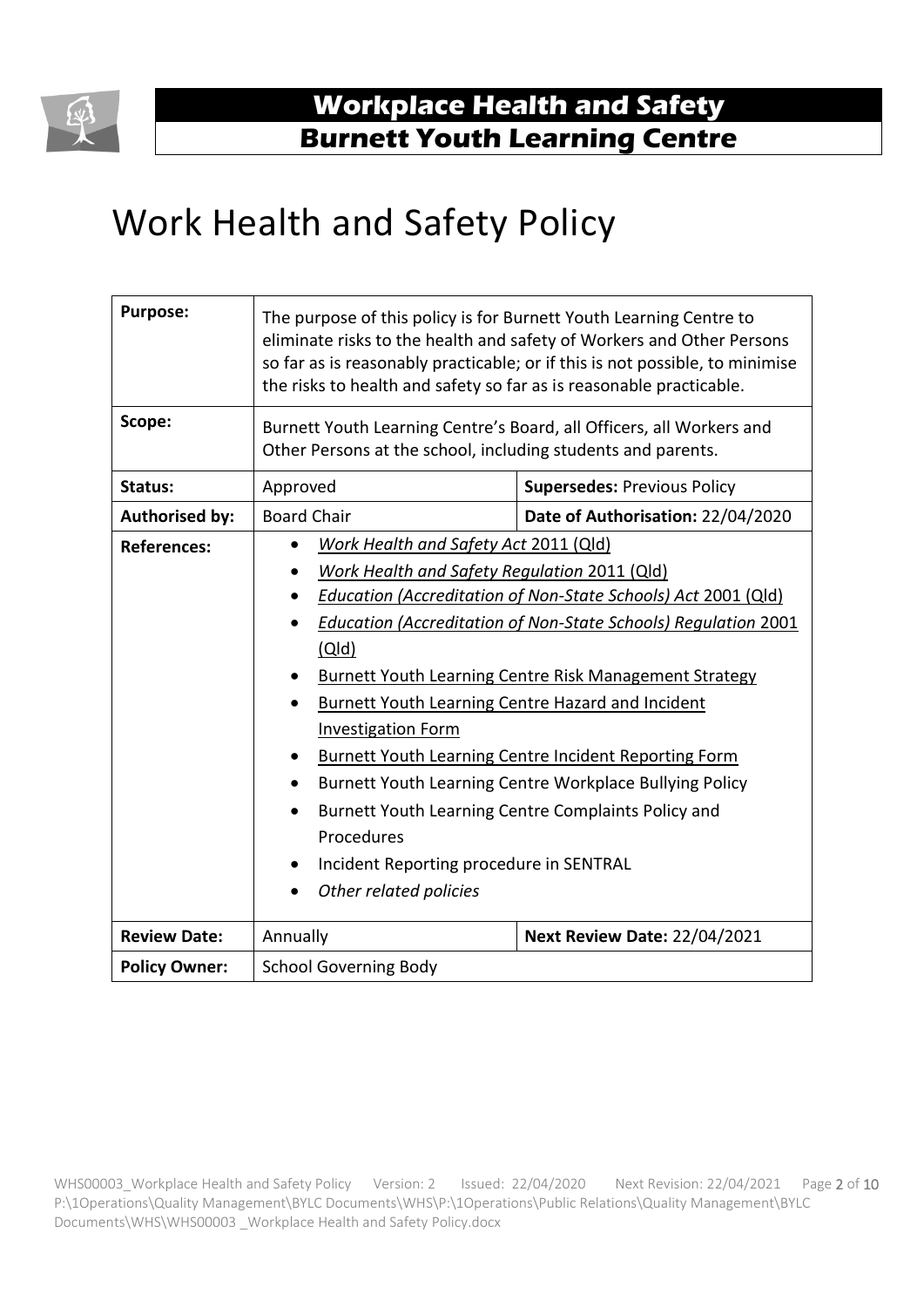

#### **Policy Statement**

The Burnett Youth Learning Centre is committed to protecting *Workers and Other Persons*, such as students and parents, against harm to their health and safety through the elimination or minimisation of risks arising from work. Burnett Youth Learning Centre supports the principle that *Workers and Other Persons* should be given the highest level of protection against harm to their health and safety from hazards and risks arising from work, as far as is reasonably practicable.

In line with the *Work Health and Safety Act* 2011 (Qld) and the *Work Health and Safety Regulation* 2011 (Qld), this means that Burnett Youth Learning Centre will ensure, so far as is reasonably practicable:

- the health and safety of *Workers* while at work in the school
- that the health and safety of *Other Persons* is not put at risk from work carried out as part of the conduct of the school

This commitment is in line with the Burnett Youth Learning Centre's responsibility under the *Education (Accreditation of Non-State Schools) Regulation* 2001 to have a written process about the health and safety of staff and students.

#### **Definitions**

Definitions relevant to this policy include:

- [Person Conducting a Business or Undertaking](https://www.worksafe.qld.gov.au/laws-and-compliance/workplace-health-and-safety-laws/definitions)
- [Officer](https://www.worksafe.qld.gov.au/laws-and-compliance/workplace-health-and-safety-laws/definitions)
- [Dangerous incident](https://www.worksafe.qld.gov.au/injury-prevention-safety/injury-prevention-and-safety/what-is-an-incident#dangerous)
- [Due diligence](https://www.worksafe.qld.gov.au/laws-and-compliance/workplace-health-and-safety-laws/due-diligence)
- [Health and safety representative](https://www.worksafe.qld.gov.au/injury-prevention-safety/managing-risks/health-and-safety-representatives-and-health-and-safety-committees)
- [Reasonably practicable](https://www.worksafe.qld.gov.au/laws-and-compliance/workplace-health-and-safety-laws/definitions)
- [Serious injury or illness](https://www.worksafe.qld.gov.au/injury-prevention-safety/injury-prevention-and-safety/what-is-an-incident#injury)
- [Worker](https://www.worksafe.qld.gov.au/laws-and-compliance/workplace-health-and-safety-laws/definitions)

#### **Responsibilities**

The Burnett Youth Learning Centre acknowledges that a duty under the *Work Health and Safety Act* and the *Work Health and Safety Regulation 2011* cannot be transferred or delegated to another person.

The Burnett Youth Learning Centre also acknowledges that in accordance with the *Work Health and Safety Act* and the *Work Health and Safety Regulation 2011*: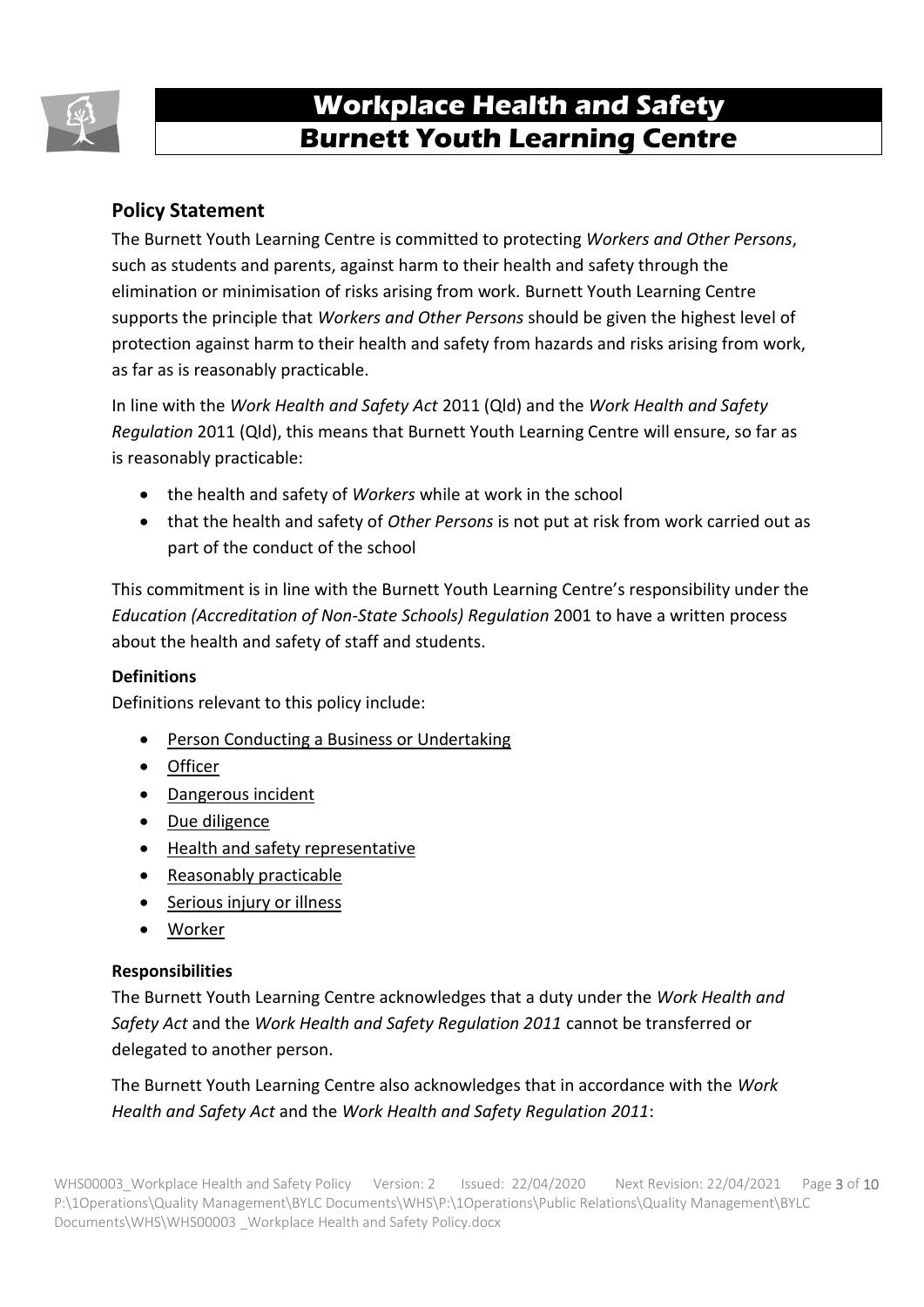

- 1. More than one person can concurrently have the same duty
- 2. Each duty holder must comply with that duty to the standard required by the legislation even if another duty holder has the same duty
- 3. If more than one person has a duty for the same matter, each person
	- a. retains responsibility for their duty in relation to the matter; and
		- b. must discharge their duty to the extent to which they have the capacity to influence and control the matter or would have had that capacity but for an agreement or arrangement purporting to limit or remove that capacity; and
	- c. must, so far as is reasonably practicable, consult, cooperate and coordinate activities with all other persons who have a duty in relation to the same matter

The specific roles and responsibilities of a Person Conducting a Business or Undertaking, Officers, Workers and Other Persons are outlined below.

#### **Person Conducting a Business or Undertaking**

In its legal role as a *Person Conducting a Business or Undertaking*, Burnett Youth Learning Centre must undertake its role and responsibilities under the *Work Health and Safety Act*  and the *Work Health and Safety Regulation 2011* as follows:

- 1. Burnett Youth Learning Centre will ensure, so far as is reasonably practicable, the health and safety of:
	- a. Workers engaged, or caused to be engaged by the school; and
	- b. Workers whose activities in carrying out work are influenced or directed by the school; while they are at work in the school.
- 2. Burnett Youth Learning Centre will ensure, so far as is reasonably practicable, that the health and safety of other persons is not put at risk from work carried out as part of the conduct of the school.
- 3. Burnett Youth Learning Centre will also ensure, so far as is reasonably practicable
	- a) the provision and maintenance of a work environment without risks to health and safety; and
	- b) the provision and maintenance of safe plant and structures; and
	- c) the provision and maintenance of safe systems of work; and
	- d) the safe use, handling and storage of plant, structures and substances; and
	- e) the provision of adequate facilities for the welfare at work of workers in carrying out work for the school, including ensuring access to those facilities; and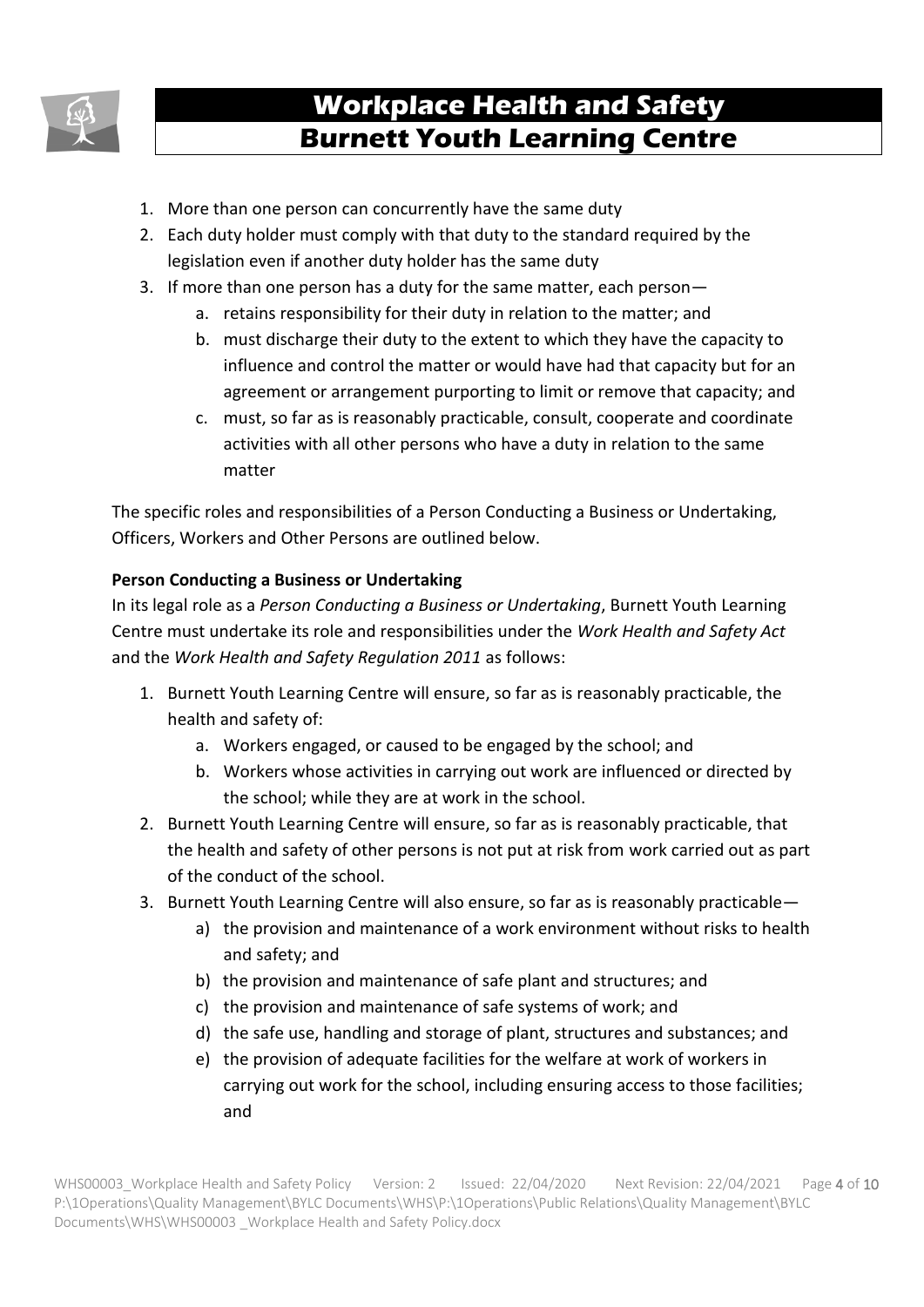

- f) the provision of any information, training, instruction or supervision that is necessary to protect all persons from risks to their health and safety arising from work carried out as part of the conduct of the school; and
- g) that the health of workers and the conditions at the school are monitored for the purpose of preventing illness or injury of workers arising from the conduct of the school.
- 5. Burnett Youth Learning Centre will ensure, so far as is reasonably practicable, that the school, the means of entering and exiting the school and anything arising from the school are without risks to the health and safety of any person.
- 6. Burnett Youth Learning Centre will ensure, so far as is reasonably practicable, that the fixtures, fittings and plant are without risks to the health and safety of any person.
- 7. Burnett Youth Learning Centre will ensure the provision of consultation, cooperation and issue resolution in relation to work health and safety as required under the relevant provisions of the legislation
- 8. Burnett Youth Learning Centre will ensure compliance when reporting notifiable incidents under the relevant provisions of the legislation
- 9. Burnett Youth Learning Centre's governing body must also undertake its role and responsibilities under the *Education (Accreditation of Non-State Schools) Regulation*  2001 as follows:
	- a. Ensure that staff, students and parents are made aware of the health and safety processes
	- b. Ensure that staff are trained in implementing the processes
	- c. Ensure that the school is implementing the processes
	- d. Ensure that the processes are readily accessible by staff, students and parents
	- e. Ensure that the school has a written complaints procedure to address allegations of non-compliance with the processes; the complaints procedure may form part of any other written procedure of the school for dealing with complaints

#### **Officers**

In their legal role as Officers, Burnett Youth Learning Centre's Board Members, Principal and Risk Management Committee must undertake their role and responsibilities under the *Work Health and Safety Act* and the *Work Health and Safety Regulation 2011* as follows: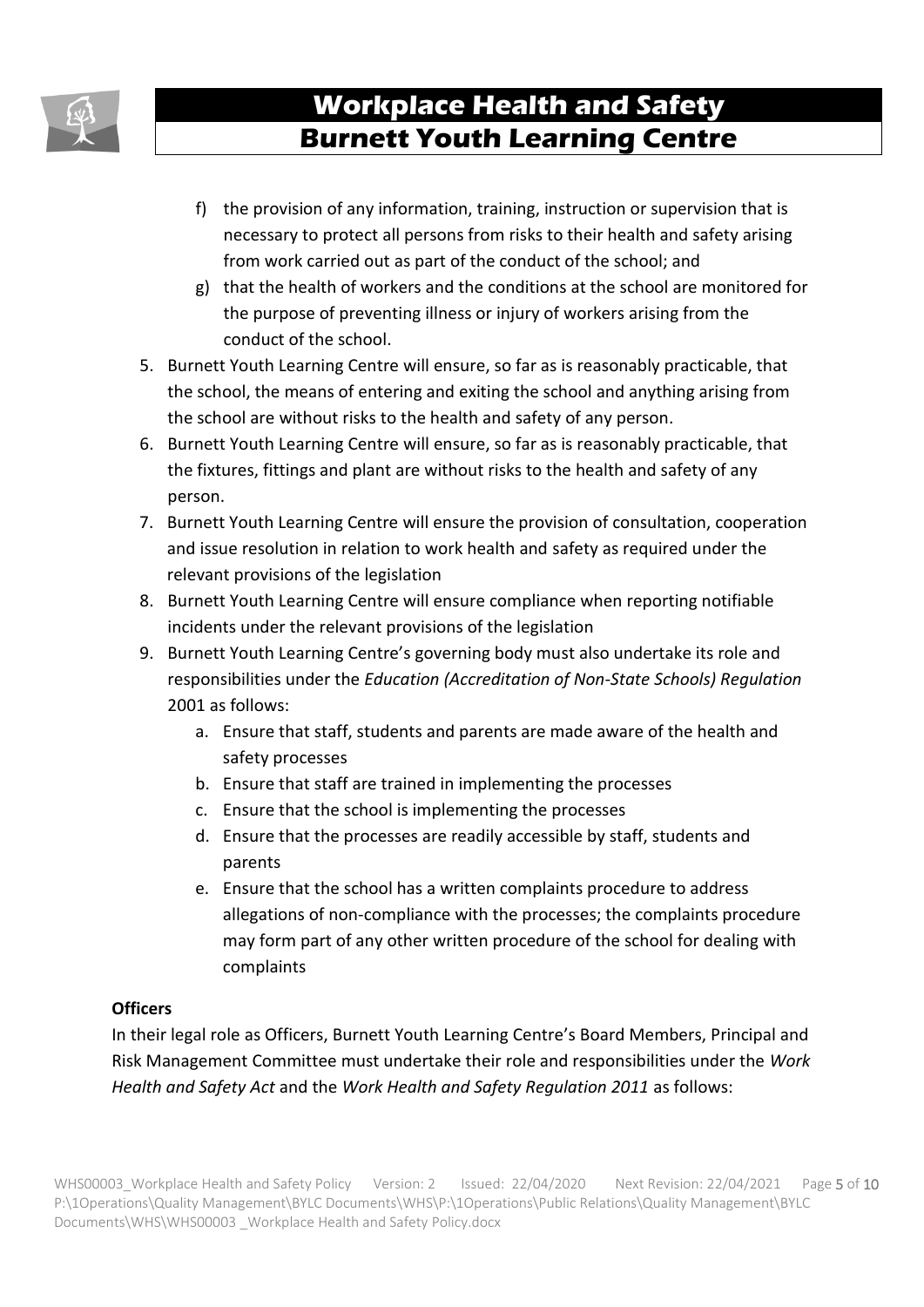

- 1. If Burnett Youth Learning Centre has a duty or obligation under the legislation, an Officer will exercise due diligence to ensure that the school complies with that duty or obligation.
- 2. Due diligence includes taking reasonable steps
	- a. to acquire and keep up-to-date knowledge of work health and safety matters; and
	- b. to gain an understanding of the nature of the operations of Burnett Youth Learning Centre and generally of the hazards and risks associated with those operations; and
	- c. to ensure that Burnett Youth Learning Centre has available for use, and uses, appropriate resources and processes to eliminate or minimise risks to health and safety from work carried out as part of the conduct of the school; and
	- d. to ensure that Burnett Youth Learning Centre has appropriate processes for receiving and considering information regarding incidents, hazards and risks and responding in a timely way to that information; and
	- e. to ensure that Burnett Youth Learning Centre has, and implements, processes for complying with any duty or obligation of the school under the legislation; and
	- f. to verify the provision and use of the resources and processes mentioned above.

#### **Workers**

In their legal role as *Workers*, employees of Burnett Youth Learning Centre, contractors and subcontractors and their employees, employees of a labour hire company who has been assigned to work in the school, outworkers, apprentices, trainees, students gaining work experience and volunteers, must undertake their role and responsibilities under the *Work Health and Safety Act* and the *Work Health and Safety Regulation 2011* as follows:

- 1. take reasonable care for his or her own health and safety; and
- 2. take reasonable care that his or her acts or omissions do not adversely affect the health and safety of others; and
- 3. comply, so far as the Worker is reasonably able, with any reasonable instruction that is given by Burnett Youth Learning Centre to allow compliance with the legislation; and
- 4. cooperate with any reasonable policy or procedure of Burnett Youth Learning Centre relating to health or safety at the school, that has been notified to Workers.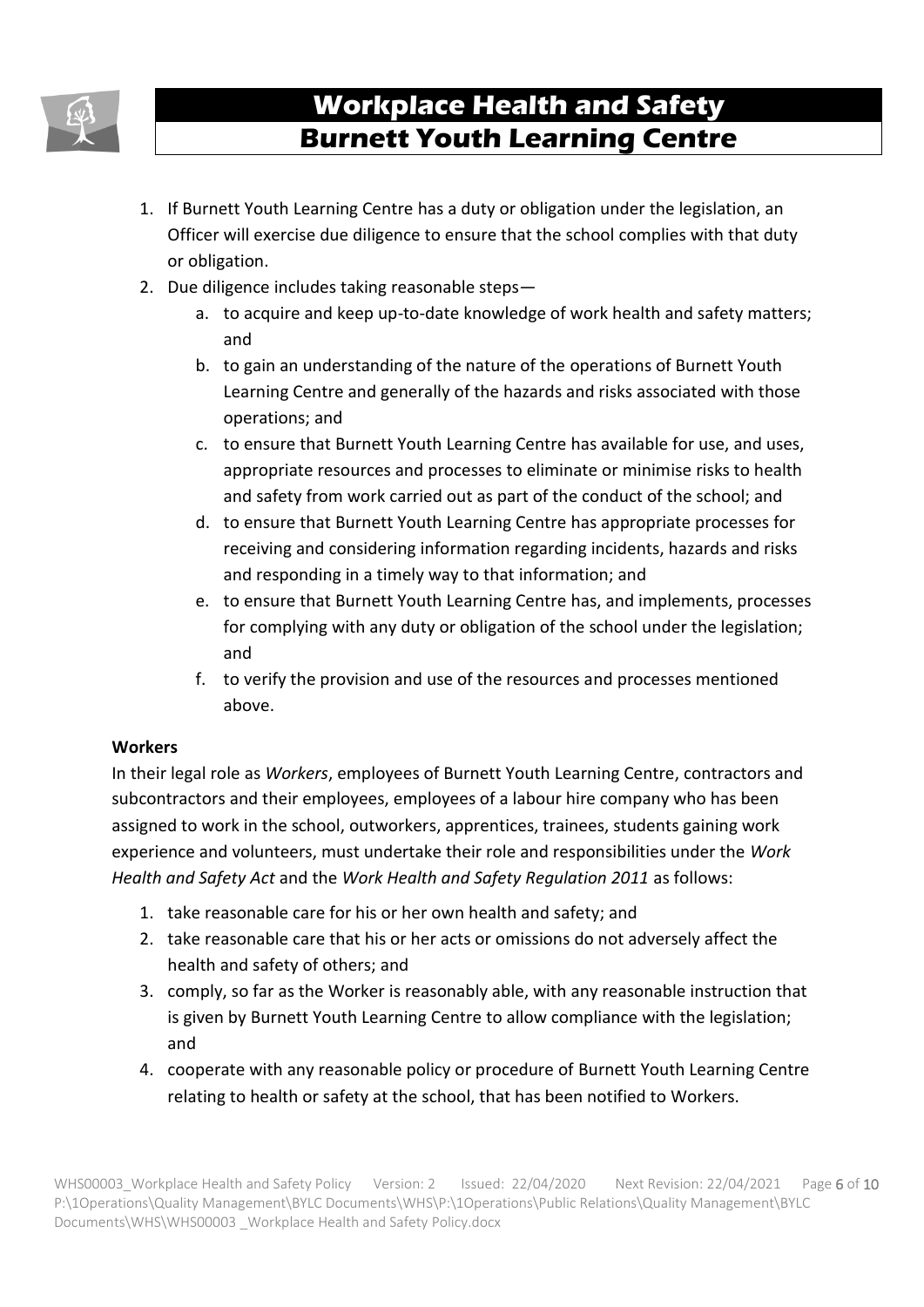

#### **Responsibilities of Others at the School**

In their legal role as Other Persons at the school, Board Members, students, parents and visitors, must undertake their role and responsibilities under the *Work Health and Safety Act*  and the *Work Health and Safety Regulation 2011* as follows:

- 1. Take reasonable care for his or her own health and safety; and
- 2. take reasonable care that his or her acts or omissions do not adversely affect the health and safety of others; and
- 3. comply, so far as the person is reasonably able, with any reasonable instruction that is given by the Burnett Youth Learning Centre.

#### **Implementation**

#### **Implementation under the Work Health and Safety Act 2011 and the Work Health and Safety Regulation 2011**

In practice, Burnett Youth Learning Centre's commitment to protecting Workers and Other Persons against harm to their health and safety means that it will implement the following measures in line with the *Work Health and Safety Act 2011* and the *Work Health and Safety Regulation 2011*:

- A risk management process
- Provide information, training, instruction and supervision
- Provide a process for consultation, cooperation and issue resolution

Further details of these measures is provided below.

#### *Risk management process*

Burnett Youth Learning Centre's Risk Management Strategy provides further guidance on the process and approach to managing risks at the school.

#### *Provide information, training, instruction and supervision*

In accordance with the *Work Health and Safety Act 2011* and the *Work Health and Safety Regulation 2011*, Burnett Youth Learning Centre will ensure that appropriate information, training, instruction and supervision is provided to Workers to enable them to perform their work without risk to their health or safety, as far as is reasonably practicable. This information, training, instruction and supervision will be suitable and adequate, having regard to:

- The nature of the work carried out by the Worker; and
- The nature of the risks associated with the work at the time the information, training, instruction or supervision is provided; and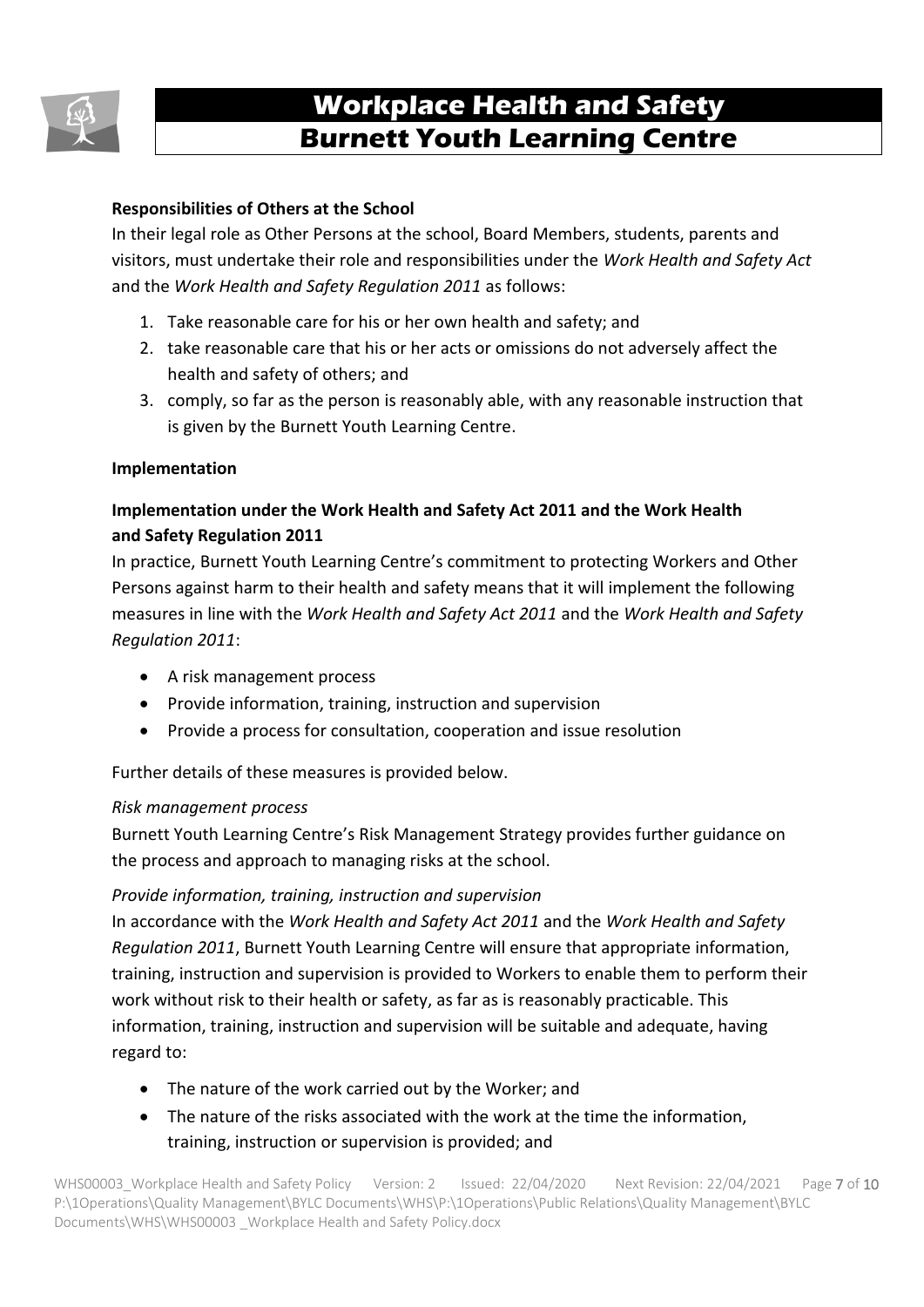

• The control measures implemented.

Burnett Youth Learning Centre will ensure, so far as is reasonably practicable, that the information, training and instruction is provided in a way that is readily understandable by any person to whom it is provided.

Burnett Youth Learning Centre's Risk Management Policy provides further guidance on the information, training, instruction and supervision provided to Workers at the school.

#### **Provide for consultation, cooperation and issue resolution**

Burnett Youth Learning Centre acknowledges its duty to consult, so far as is reasonably practicable, with workers who carry out work for the business or undertaking, who are or are likely to be, directly affected by a matter relating to work health or safety. Where more than one person has a duty for the same matter, each person, must, so far as is reasonably practicable, consult, cooperate and coordinate activities with all other persons who have a duty in relation to the same matter.

Burnett Youth Learning Centre will consult with Workers in relation to the following health and safety matters in accordance with the *Work Health and Safety Act* and the *Work Health and Safety Regulation 2011*:

- a) when identifying hazards and assessing risks to health and safety arising from the work carried out or to be carried out by the school;
- b) when making decisions about ways to eliminate or minimise those risks;
- c) when making decisions about the adequacy of facilities for the welfare of Workers;
- d) when proposing changes that may affect the health or safety of Workers;
- e) when making decisions about the procedures for—
	- (i) consulting with Workers; or
	- (ii) resolving work health or safety issues at the workplace; or
	- (iii) monitoring the health of Workers; or
	- (iv) monitoring the conditions at any workplace under the management or control of Burnett Youth Learning Centre; or
	- (v) providing information and training for Workers; or
- f) when carrying out any other activity prescribed under the relevant legislation.

When consulting with Workers, the Burnett Youth Learning Centre will ensure:

- a) that relevant information about the matter is shared with Workers; and
- b) that Workers be given a reasonable opportunity—
	- (i) to express their views and to raise work health or safety issues in relation to the matter; and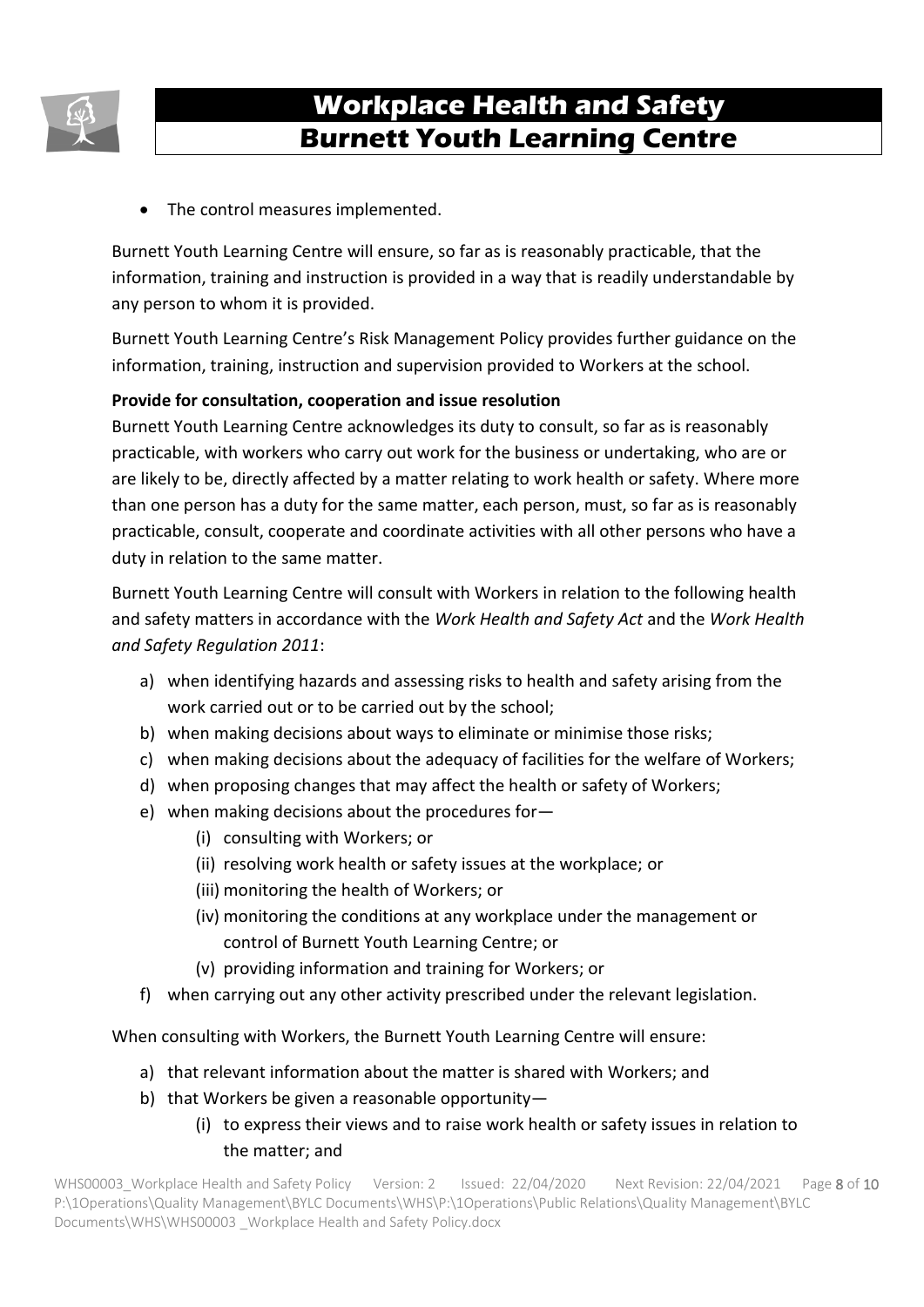

- (ii) to contribute to the decision-making process relating to the matter; and
- c) that the views of Workers are taken into account by Burnett Youth Learning Centre;
- d) that the Workers consulted are advised of the outcome of the consultation in a timely way; and
- e) that records of the consultation process and outcome are retained

#### **Burnett Youth Learning Centre's Complaints Policy and Procedures provide further guidance on resolving work health and safety issues. Implementation under the**  *Education (Accreditation of Non-State Schools) Regulation* **2001.**

In accordance with the *Education (Accreditation of Non-State Schools) Regulation* 2001, Burnett Youth Learning Centre will ensure that:

- Awareness of this Policy is raised
- This Policy is accessible
- This Policy is implemented
- Training on this Policy is provided
- A complaints mechanism is provided

Further details of these measures is provided below.

#### **Awareness**

Burnett Youth Learning Centre will inform staff, students and parents of this Policy and any related processes relating to the health, safety and conduct of staff and students in communications to them and it will publish these processes on its website.

#### **Training**

Burnett Youth Learning Centre will train its staff on this Policy and any related processes relating to the health, safety and conduct of staff and students on their induction and will refresh training every two years.

#### **Implementing the Processes**

Burnett Youth Learning Centre will ensure it is implementing this Policy and any related processes relating to the health, safety and conduct of staff and students by auditing compliance with this Policy and related processes annually.

#### **Accessibility of Processes**

This Policy and any related processes relating to the health, safety and conduct of staff and students are accessible on the school website and will be available on request from the school administration.